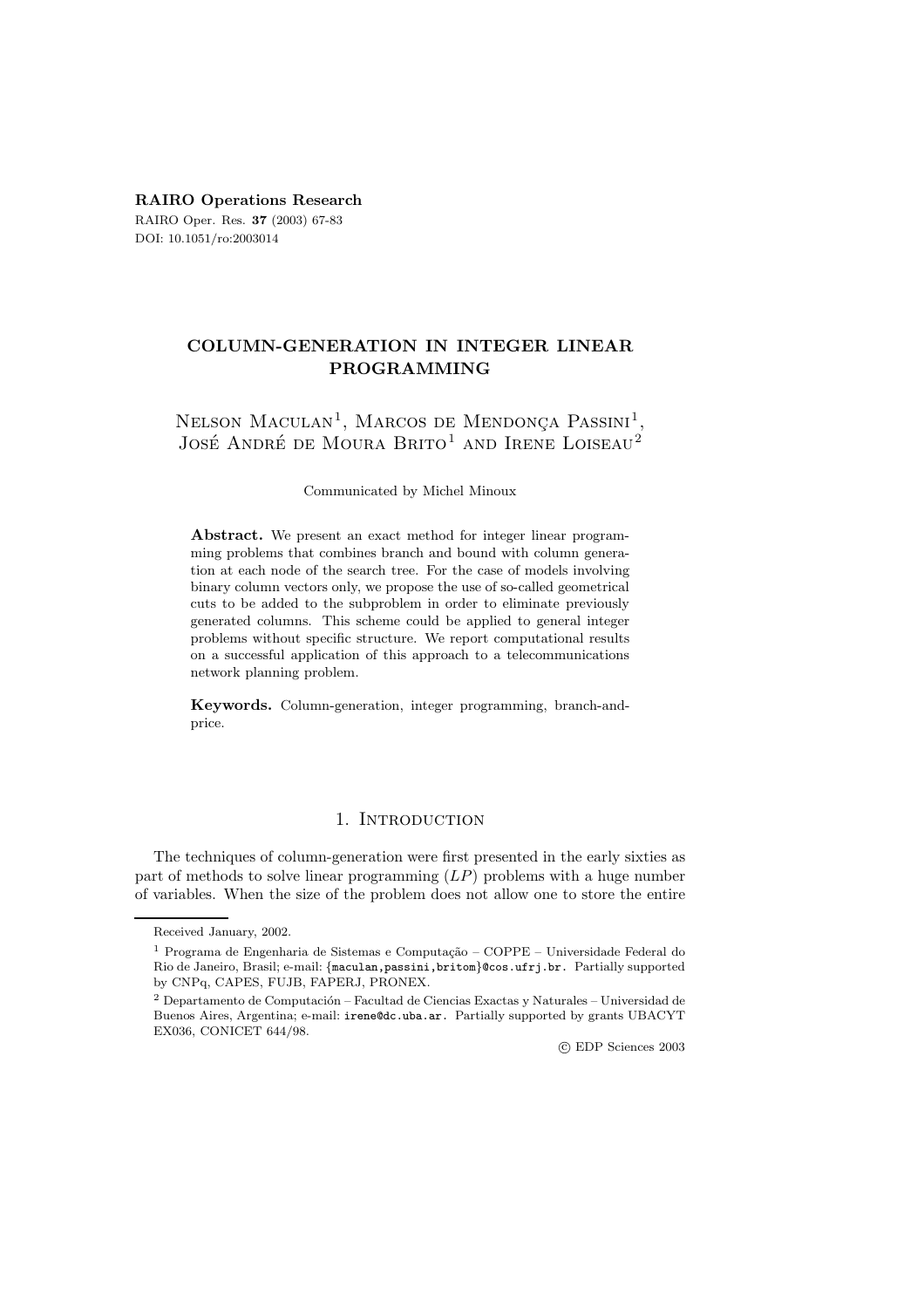matrix of a LP problem, columns to enter the basis in the Simplex Method are generated by means of an auxiliary problem. Of course this is only possible for some problems with a special structure. In [15] Dantzig and Wolfe introduced those techniques in the context of their very well known decomposition algorithm, developed originally to deal with the limited storage capacity computers had at that time.

In their seminal works [27,28], Gilmore and Gomory used this approach to solve the cutting stock problem. They generate columns by solving in each step a knapsack subproblem. The original problem is an Integer Programming  $(IP)$  problem; column generation was used to solve the linear programming relaxation. This relaxation has shown to provide very good lower bounds in practice. Two decades later, Marcotte [37] showed that the optimal value is very often the rounded optimal  $(LP)$  relaxation.

Since then several other applications of column generation to obtain tighter relaxations to  $(IP)$  problems have been developed, which can be found in the literature.

Column generation methods to solve integer programming problems exactly appeared more recently. So called Branch-and-price methods combine Branch and Bound with column generation methods to solve the  $(LP)$  relaxation at each node. Some ad-hoc branching rules have been designed to keep the original structure of the pricing problem tractable, all along the branch and bound tree. Sometimes exact methods derive into heuristics when only a subset of the feasible columns in the nodes of the branch and bound tree is used or only the ones generated in the root node are kept.

Pioneering work in this sense was carried out in the eighties by Desrosiers *et al.* [24], Desrochers and Soumis [23], and Ribeiro *et al.* [48]. In these initial works they mentioned the difficulties of combining branching rules with column generation, and gave two possible ways of getting rid of some of them. One of the first Branch-and-price methods to appear in the literature was the one presented in [24] for the vehicle routing problem with time windows. Desrosiers *et al.* modeled the problem as a set partitioning problem where columns were generated using a modified shortest path algorithm which takes into account time windows. Branching rules that preserve this shortest path structure of the subproblem were used. When it was not possible to enumerate the entire branch and bound tree, they were able to obtain good lower bounds. A similar column generation approach to the Crew Scheduling Problem in Urban Transit that uses the set covering and constrained shortest path problems as subproblems was presented in [23].

In [48] an algorithm for a traffic assignment problem arising in a satellite switching system which can be modeled as a large scale set partitioning problem is presented. The algorithm combines column generation at each node with a ranking procedure of the columns that prevents regeneration of an already generated column at the subproblem. Optimality of the final integer solution is thus ensured. This ranking procedure is based on the particular structure of the subproblem, and it is based on an algorithm for obtaining the sequence of best assignments of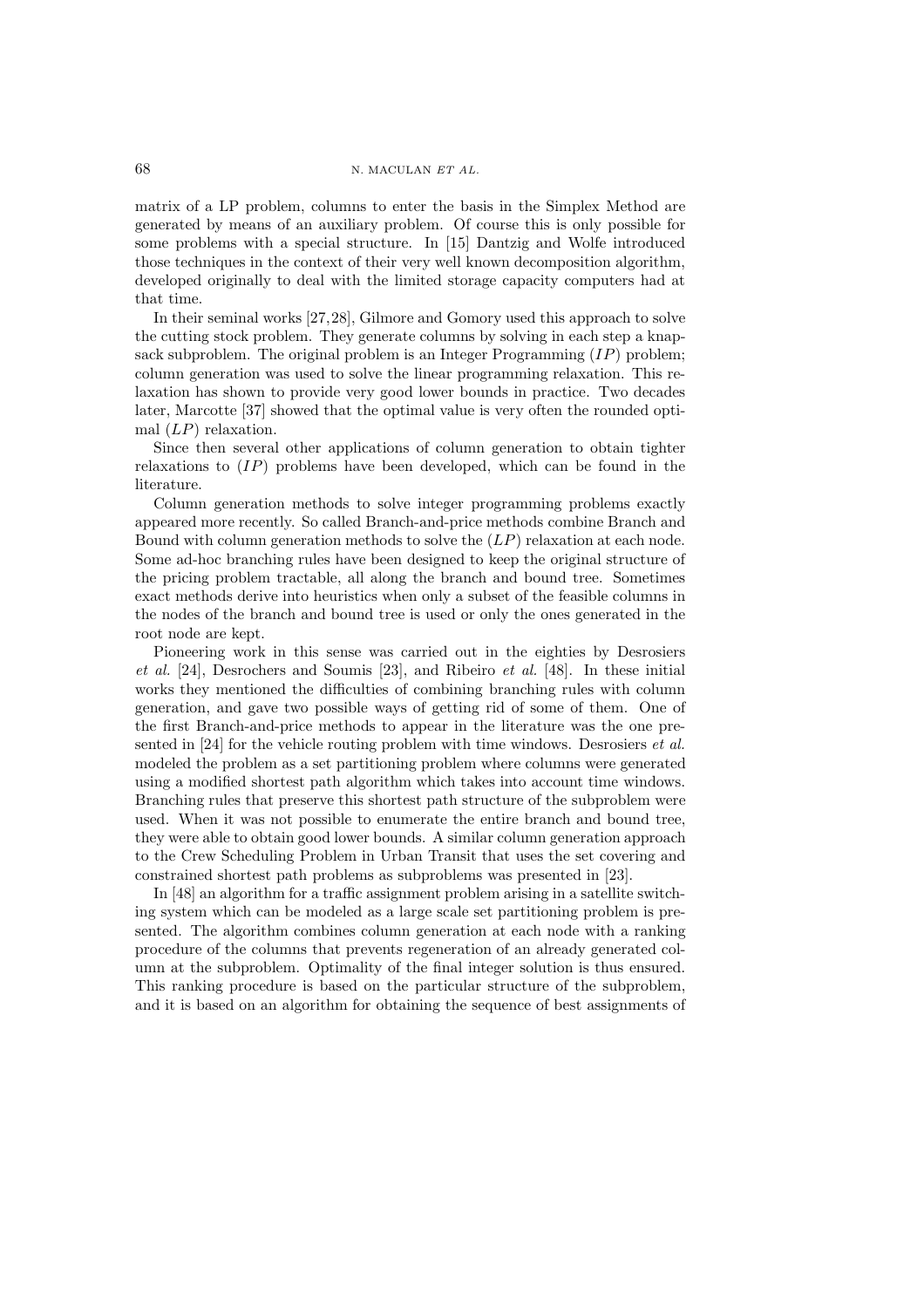a linear assignment problem. Since then numerous applications of column generation, to these and other combinatorial problems appeared in the literature. Several other successful applications of column generation techniques to vehicle routing problems are described in [7, 21, 22, 36, 49].

Ribeiro and Soumis [49] also presented a column generation approach for solving the linear programming relaxation of the multiple depot vehicle scheduling problem. They obtained a better bound than those appearing in the literature till then.

Loebel [36] developed a column generation method for the LP relaxation of vehicle scheduling problems in public transit that provides very good solutions for huge real cases.

In their comprehensive survey on constrained scheduling and vehicle routing problems Desrosiers *et al.* [22] stated that optimal algorithms based on Dantzig– Wolfe decomposition and column generation schemes have been shown to be the most powerful solution methodologies for that kind of problems.

Bramel and Simchi–Levi [7] intend to formalize an empirical conclusion that comes out of applications to VRPTW (vehicle routing problem with time windows) problems: when column generation techniques are applied to problems modeled as set covering ones, the method works well when the gap between the  $(LP)$  relaxation and the  $(IP)$  solution is small. They show that with some assumptions about the distribution of the customers, in the case of VRPTW this gap decreases to zero as the number of customers increases. In [57] Vance *et al.* present a decomposition algorithm for airline crew scheduling problem that improved bounds provided in previous works. Gamache *et al.* [26] present also a column generation heuristic method for solving a aircrew rostering problem. This method was able to obtain very good results on real large scale problems.

Vance *et al.* [56] implemented an exact algorithm for the one dimensional binary cutting stock problem. They propose branching rules that keep the structure of the subproblem tractable at each node (those rules had been previously proposed by Ryan and Foster [47]). In [55] Vance compares two algorithms for the same problem based on two different formulations of the master problem, and presents appropriate branching rules for each one.

Carvalho presents in [16] a different approach for the general, not necessary binary, case of the cutting stock problem. An arc-flow formulation with side constraints is proposed and solved by column generation techniques. The author claims that the algorithm works well when the gap between the first  $(LP)$  relaxation and the optimal integer value is less than one. He also concludes that it is sensitive to the width of the rolls. In [58] Vandeberck shows results of a column generation algorithm for the bin packing and cutting stock problems.

Mehrotra and Trick [41] developed a method for solving the graph coloring problem using the independent set formulation, which avoids some extended symmetry. They use customized branching rules that are similar to the ones in [56]. This approach leads to a heuristic when columns are generated only in the root node.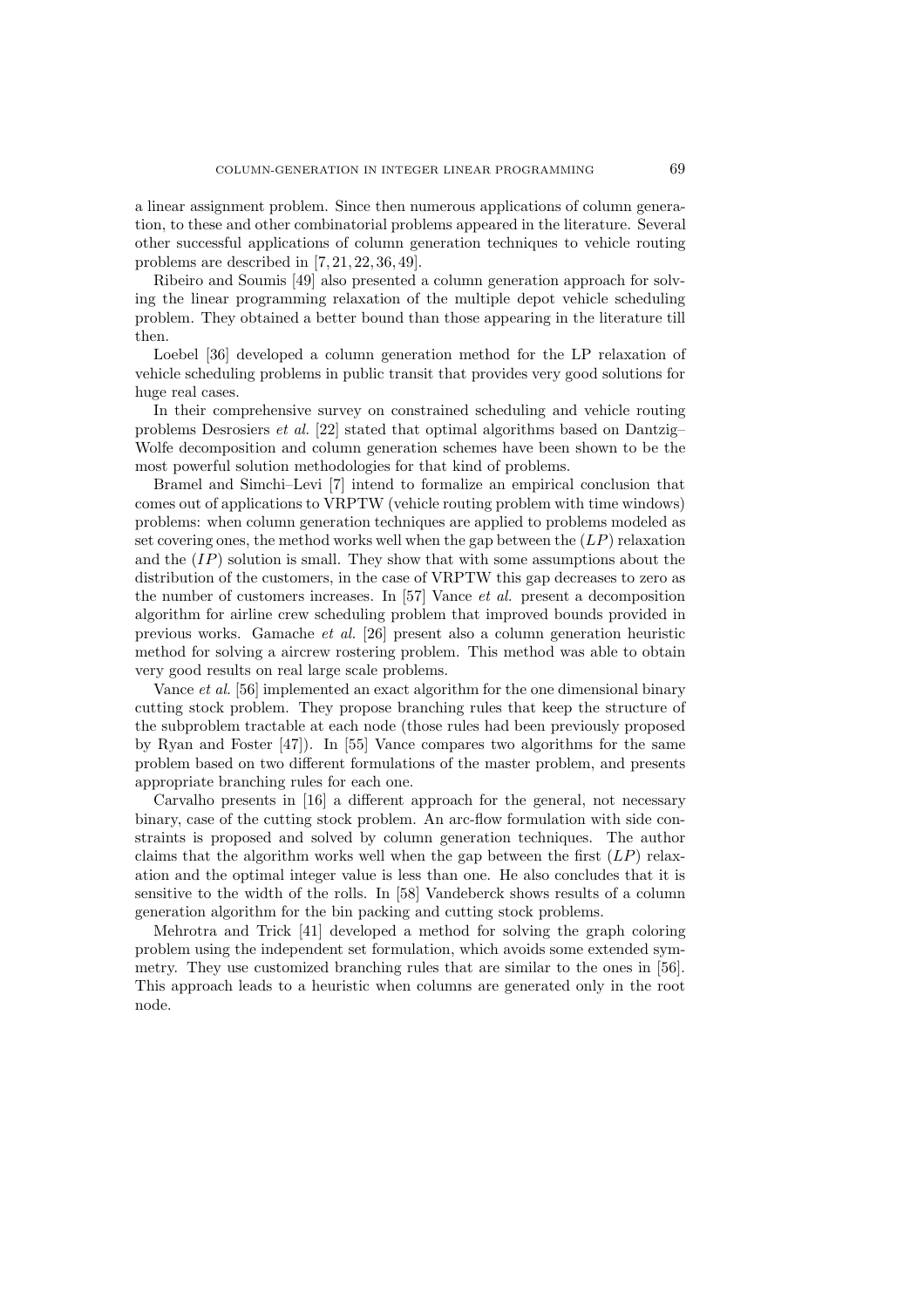In [33] column generation was used in order to produce heuristics based on linear programming relaxations for the graph partitioning problem.

Bourjolly *et al.* [5] obtain lower bounds for the maximum stable set problem by means of column generation in the framework of a branch and bound method that does not use linear programming explicitly.

Savelsbergh [50] presents a branch-and-price algorithm to obtain optimal integer solutions for the generalized assignment problem using again a set partitioning formulation. He also shows that truncating the search tree in his procedure yields very good approximation algorithms.

In [60] Van Den Akker *et al.* describe a column generation method for solving the  $(LP)$  relaxation of a parallel machine scheduling problem. They obtain a very good lower bound and are able to solve some problems to optimality. Hansen *et al.* [29] propose primal and dual algorithms for mixed integer programming and their use to solve the probabilistic maximum satisfability problem.

Barnhart *et al.* [3] present an overview of column generation techniques for solving integer problems to optimality and a review of several classes of problems that were successfully solved in this way. They intend to generalize ideas that were successful in solving special problems by column generation. Vanderbeck and Wolsey [54], and [61], present an exact method that combines branch and bound with column generation. They develope an ad-hoc branching scheme and test the algorithm in three types of problems. In [52] the same approach is used to solve a problem arising in the design of telecommunications networks. In [59] Vanderbeck goes further in this direction and proposes a Dantzig–Wolfe decomposition based on the discretization of the integer polyhedron associated to a group of constraints. Furthermore, he proposes appropriate branching schemes. He tests his ideas on the cutting stock and cutting strip problems.

Although the list of articles on column generation mentioned above is by no means exhaustive, it is representative enough to conclude, as several authors already did [3, 42, 61], that most successful applications of column generation techniques happen in  $(IP)$  problems which can be modeled as set partitioning (or set covering) ones. In most of the quoted examples columns of the set partitioning problem have a well defined structure and it has been possible to develop pricing algorithms (exact or heuristic) to identify them. This formulation also enables one usually to handle good branching rules compatible with pricing algorithms and keeping the search tree balanced.

Some articles are also found in the literature that report methods that combine column generation with branch and cut. In [44] Nemhauser and Park use a matching formulation of the edge coloring problem and propose an algorithm which combines a simple separation routine for recognizing odd circuit constraints with a pricing algorithm for the weighted matching problem.

In [2] a multicommodity flow problem is solved by combining column and row (cuts) generation. An algorithm is described which combines a pricing algorithm, branching rules and cut generation that are mutually compatible along the branch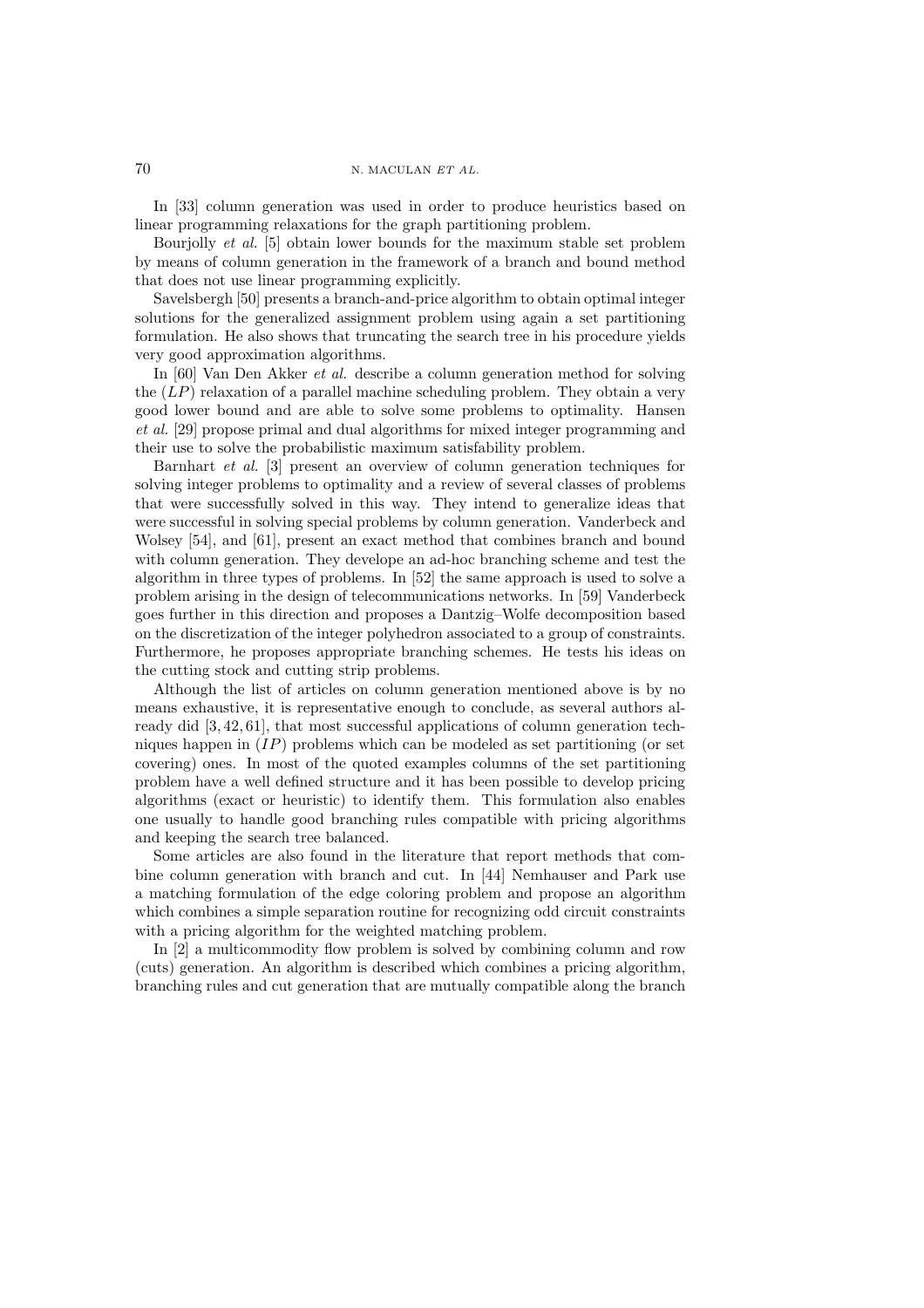and bound tree. Column generation and branching rules stem from a generalization of previous works, and lifted cover inequalities are added to the  $(LP)$  in each node.

In this work we present a general scheme that proved to be successful in solving two problems appearing in network design, and can be applied to other combinatorial problems for which the subproblem has no particular structure. We propose a special way of getting rid of columns that we do not want to enter the basis when working with bounded variables, and we show how the columns generated at the previous nodes of the branch and bound tree can be reused.

We also propose, for the binary case, a geometric cut to be added to the subproblem to avoid a column to be regenerated in one of the branchs of the tree when the clasical 0-1 branching rule is used. Although this approach could be used to solve any binary problem it looks particularly suitable for a problem for which there are not apparent branching rules compatible with the subproblem structure, or for problems where we cannot generate the *k*-best solutions of the subproblem easily, as it is done in [48]. This cut has been implemented in branch-and-price methods for a network design problem [40] and for the Steiner tree packing problem [51]. In the next section we describe how to use a column-generation technique in the framework of the simplex algorithm for linear programming problems with bounding variable constraints following the ideas of the COLGEN algorithm presented in [39]. Section 2 presents a linear inequality that can be used, when the matrix of the linear problem is binary, to avoid forbidden columns to be generated. A branch-and-bound scheme using this column-generation algorithm is presented in Section 3. In Section 4 we briefly report computational results of the network design problem we solved with this method. The last section is devoted to some conclusions.

## 2. A column-generation method for linear programming with bounded variables

In order to solve IP problems by a branch and bound method, we need to solve a LP problem at each node of the branch and bound tree. We assume that this LP problem is suitable to be solved using column generation. We consider the following linear programming problem:

$$
(LP): \text{ minimize } z = \sum_{j=1}^{p} c_j x_j \tag{1}
$$

subject to:

$$
\sum_{j=1}^{p} a_j x_j = b,\tag{2}
$$

$$
0 \le x_j \le d_j, \ j = 1, 2, ..., p \tag{3}
$$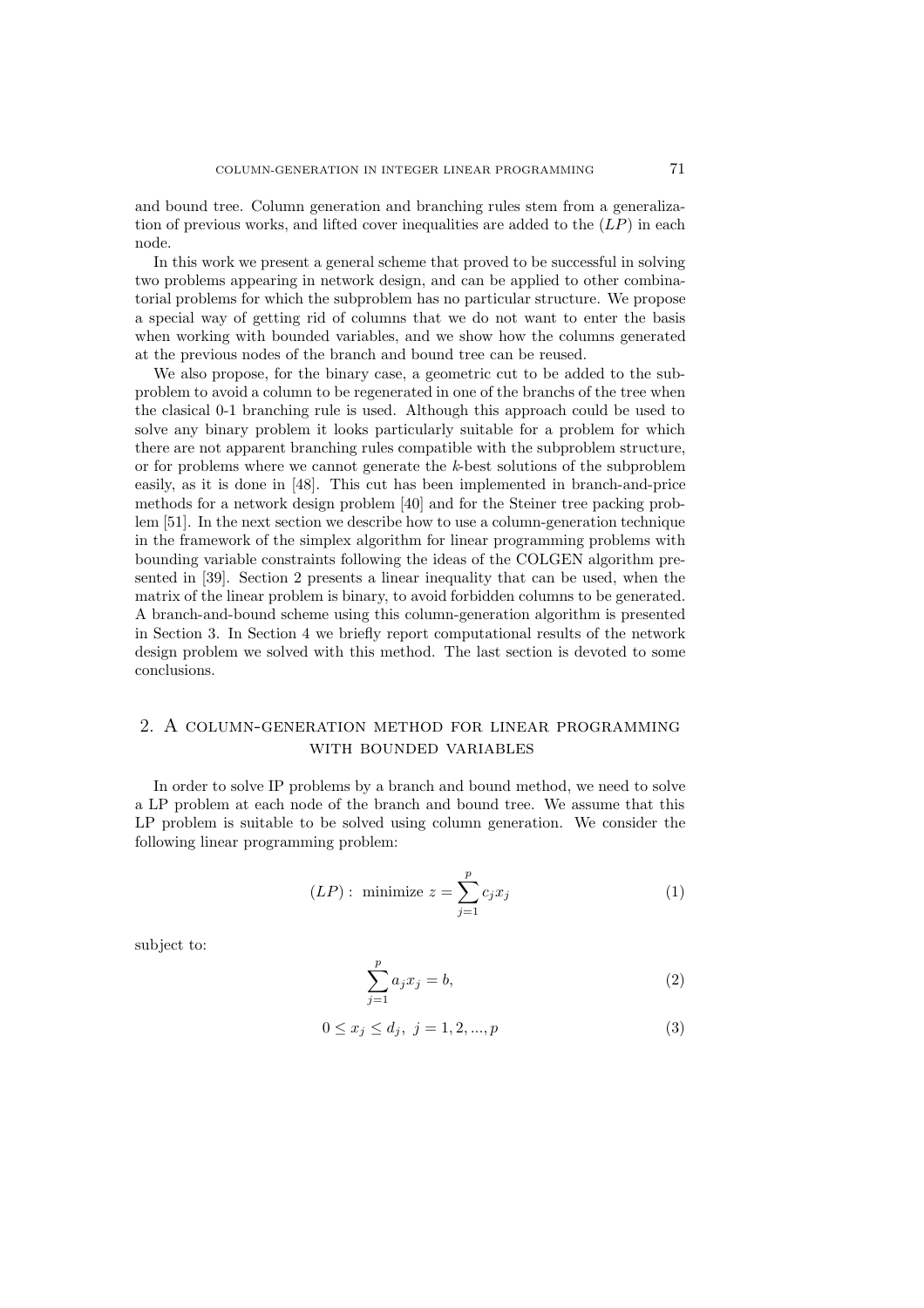where  $a_j \in \mathcal{R}^m$ ,  $b \in \mathcal{R}^m$ ,  $b \geq 0$ ,  $d = (d_1 \dots d_p)^T \in \mathcal{R}^p$ ,  $c_j \in \mathcal{R}$ . When all  $c_j$ ,  $a_j$ and  $d_i$  are known *a priori*, this problem can be solved using the very well known upper bounding method proposed by Dantzig [10, 13, 14, 35]. We consider that  $a_i$ belongs to a finite set K, and  $|K| = p$ . To write explicitly all this  $(LP)$  problem can be prohibitive for problems with a huge integer number  $p$  of columns. As an exemple we can consider  $K$  the set of 0-1 vectors associated with all spanning trees of a complete graph with *n* vertices, in this case  $|\mathcal{K}| = n^{n-2}$ . In this case we would like to solve  $(LP)$  using column-generation techniques in the context of the simplex method. For that we have to suppose  $c_j = f(a_j)$  and  $d_j = g(a_j)$ , where  $f: \mathcal{K} \to \mathcal{R}$  and  $g: \mathcal{K} \to \mathcal{Z}_+$ . Following the usual notation, see [10], let  $B = (a_{B(1)} a_{B(2)} \dots a_{B(m)})$  be an m by m matrix with  $\det(B) \neq 0$  and N a m by  $p - m$  matrix formed with the  $a_j$  columns which are not in B. Let  $x_B = (x_{B(1)} \ x_{B(2)} \dots x_{B(m)})^T$  and  $x_N$  be the vector associated with the columns of N. Thus (2) can be written as follows:  $Bx_B + Nx_N = b$ , then we have

$$
x_B = B^{-1}b - B^{-1}Nx_N.
$$
 (4)

Now let  $N_2$  be the matrix whose  $a_j$  columns of N are associated with  $x_j = d_j$ , and  $N_1$  the matrix whose columns of N are associated with  $x_j = 0$ . We can present (4) as follows:

$$
x_B = B^{-1}b - B^{-1}N_1x_{N_1} - B^{-1}N_2x_{N_2}.
$$
\n<sup>(5)</sup>

Let  $\bar{x}_B = B^{-1}b$ , and  $\hat{x}_B = \bar{x}_B - B^{-1}N_2\bar{x}_{N_2}$ , where  $\bar{x}_{N_2} = d_{N_2}^T$ . If  $0 \leq \hat{x}_{B(i)} \leq$  $d_{B(i)}$ ,  $i = 1, 2, ..., m$ , then B is a feasible basic solution to  $(LP)$ . Let  $u = c_B^T B^{-1}$ , where  $c_B = (c_{B(1)} c_{B(2)} ... c_{B(m)})^T \in \mathcal{R}^m$ ,  $z_j = ua_j$ , and  $\bar{z}_j = z_j - c_j$ . We will assume that  $\bar{z}_j \geq 0$ , for such j associated with  $x_j = d_j$ . It is always possible to have this situation if  $(LP)$  has a not empty solution set. If we have  $\bar{z}_j < 0$  for  $x_j = d_j$ , then solving  $(LP)$  without the columns in  $N_1$ , we obtain a new  $N_2$  for which  $\bar{z}_i \geq 0$  for all  $x_i = d_i$ .

We know that at each iteration of the simplex method, we need to solve the following pricing subproblem (oracle or pricing algorithm) in order to recognize an optimal basic solution of  $(LP)$ , or to determine a column to enter the basis:

$$
(SP): \text{ maximize } ua - f(a)
$$

subject to:

$$
a\in\mathcal{K}.
$$

Using this scheme we may need to find not only the optimal solution to this subproblem but the second one, third one, and so on, because we do not want columns in  $N_2$  to be chosen. Let  $a_k$  be an optimal solution for  $(SP)$ , that is  $val(SP) = ua_k - f(a_k)$ , where val(.) denotes the optimum value of the objetive function in  $(·)$ . We will need to be able to compute the s – best solution of  $(SP)$  for  $s = 1, 2, ...$  such that val $(s-\text{best}) \geq \text{val}([s+1]-\text{best})$ . Thus val $(1-\text{best}) = \text{val}(SP)$ .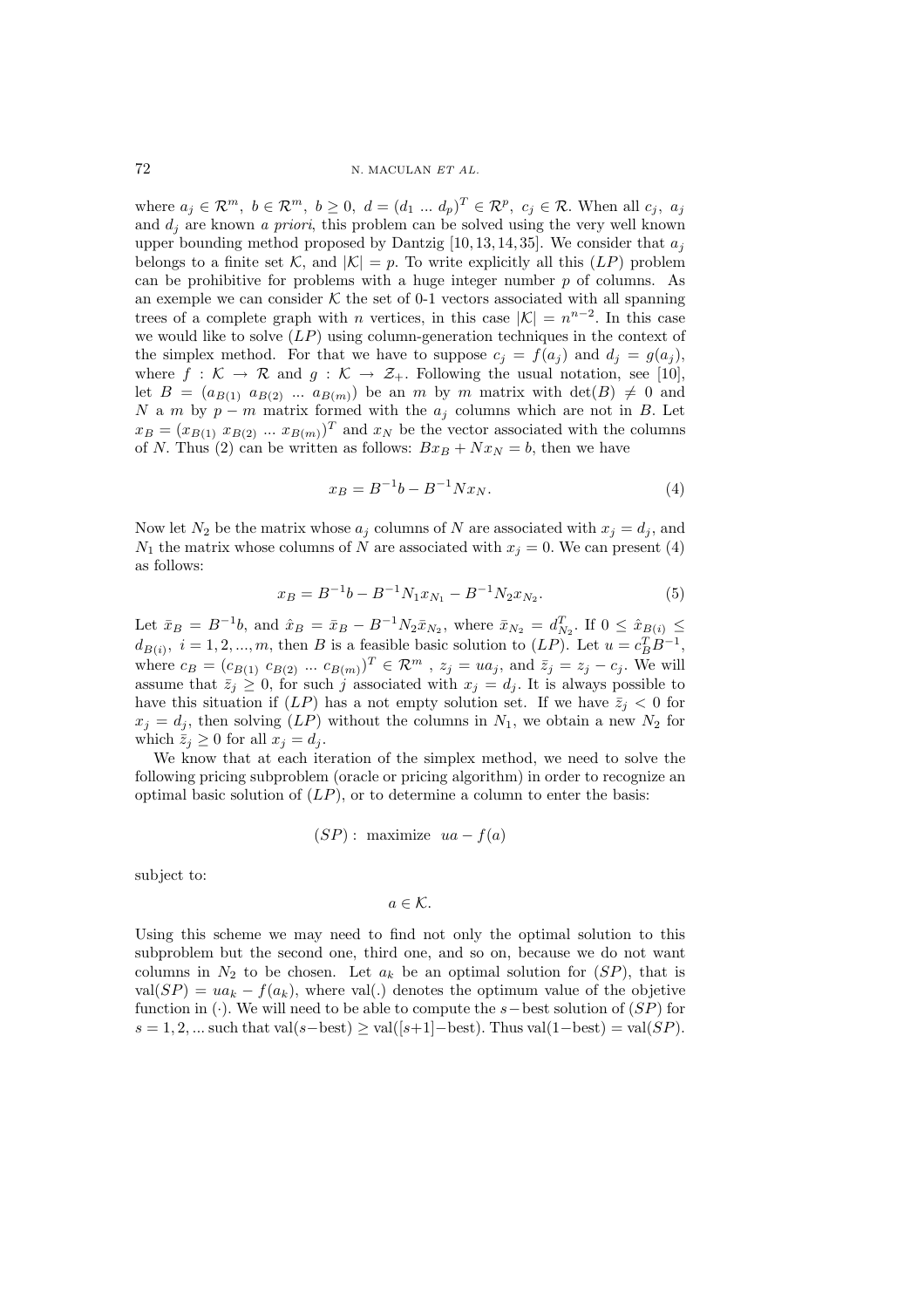Let  $I = \{1, 2, ..., p\}$ ,  $I_{N_1} = \{j | a_j \in N_1\}$ ,  $I_{N_2} = \{j | a_j \in N_2\}$ , and  $I_B = \{j \mid a_j \in B\}$ . We will solve our LP problem by means of solving iteratively:

$$
(LP, B, N_2): \text{ minimize } ub - \sum_{j \in N_2} (z_j - c_j) x_j
$$

subject to:

$$
x_B = \bar{x}_B - \sum_{j \in N_2} y_j x_j,
$$
  

$$
0 \le x_{B(i)} \le d_j, \quad i = 1, 2, ..., m
$$
  

$$
0 \le x_j \le d_j, \quad j \in N_2
$$

where  $u = c_B^T B^{-1}$ ,  $z_j = u a_j$ ,  $c_j = f(a_j)$ ,  $d_j = g(a_j)$  and  $y_j = B^{-1} a_j$ .

So given a feasible basic solution  $B$  for  $(LP)$ , the COLGEN algorithm for this problem can stated as:

### BEGIN

solve  $(LP, B, I_{N_2});$  $s := 0;$ 1  $s := s + 1;$  $t := val(s - best) := u\bar{a} - f(\bar{a});$  (oracle) if  $\bar{a} \in N_2$ , goto 1; if  $t \leq 0$ , an optimal solution found STOP;  $\bar{a} \in I_{N_1}$  will enter B or  $N_2$ ; (simplex pivot rule) solve  $(LP, B, I_{N_2});$  $s := 0;$ goto 1; END.

## 3. An inequality to avoid regenerating forbidden columns when matrix A is binary

When the set of all  $a$  in  $K$  can be described by:

$$
Ka \leq h,\tag{6}
$$

$$
a \in \{0, 1\}^m,\tag{7}
$$

where  $K \in \mathcal{R}^{q \times m}$  is a known matrix and  $h \in \mathcal{R}^q$  is a given vector, we propose a special way to avoid to generate a forbidden column to enter the basis.

We will use a linear inequality that eliminates a given point of  $\{0, 1\}^m$ . Let  $\bar{a} \in \{0,1\}^m$ , we wish to construct an inequality to eliminate just  $\bar{a}$  in (6) and (7). That is given  $\mathcal{B} = \{0, 1\}^m - \{\bar{a}\}\$ how to find a facet of the convex hull of  $\mathcal{B}$ , which keeps out  $\bar{a}$ ?. All points of a sphere centered in  $\bar{a}$  with radius equal to 1 satisfy the following equation:  $\sum_{j=1}^{m} (a_j - \bar{a}_j)^2 = 1$ . All the neighbors of  $\bar{a}$  in the cube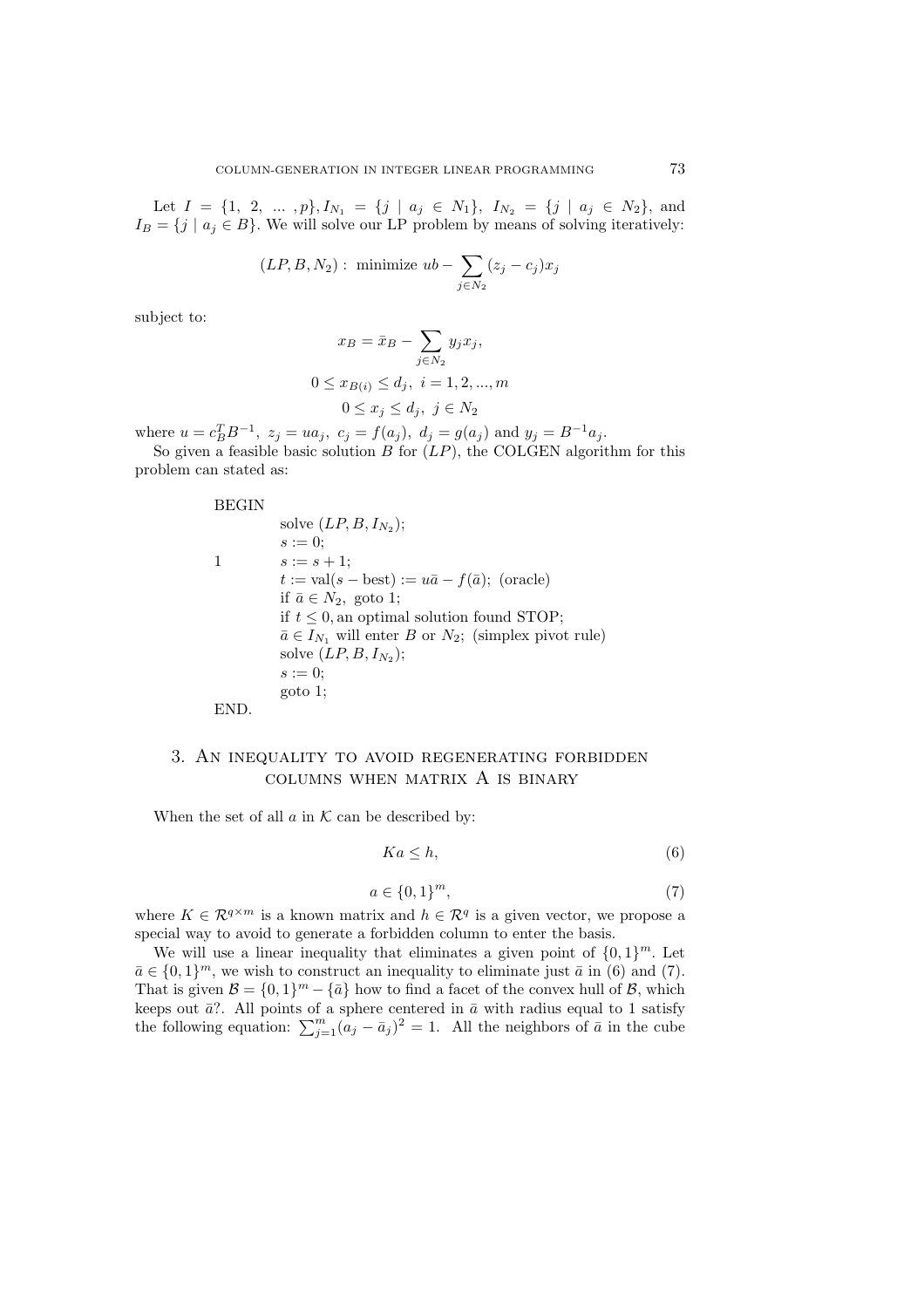whose vertices are all points of  $\{0,1\}^m$  belong to the surface of this sphere. If we want to consider all points of  $\beta$  we will write:

$$
\sum_{j=1}^{m} (a_j - \bar{a}_j)^2 \ge 1.
$$
 (8)

As we have  $a_j^2 = a_j$ ,

$$
\sum_{j=1}^{m} (a_j - \bar{a}_j)^2 \ge 1
$$

implies

$$
\sum_{j=1}^{m} (a_j^2 - 2\bar{a}_j a_j + \bar{a}_j^2) \ge 1
$$

then

$$
\sum_{j=1}^{m} (1 - 2\bar{a}_j)a_j \ge 1 - \sum_{j=1}^{m} \bar{a}_j.
$$
 (9)

It is easy to see that (9) is a facet of the convex hull of  $\beta$ , which keeps out  $\bar{a}$ .

We include this inequality in the COLGEN algorithm which in this case can be presented as follows:

BEGIN

1 solve
$$
(LP, B, I_{N_2})
$$
;  
\nsolve $(SP)$ , including  $\sum_{j=1}^{m} (1 - 2\bar{a}_j)a_j \ge 1 - \sum_{j=1}^{m} \bar{a}_j$ ,  $\forall \bar{a} \in N_2$ ;  
\nval $(SP) := u\hat{a} - f(\hat{a})$ ; (oracle)  
\nif val $(SP) \le 0$ , an optimal solution is found STOP;  
\n $\hat{a}$  will enter B or N<sub>2</sub>; simplex pivot rule  
\ngotot1;

END.

# 4. Solving integer programming with COLGEN

We define an integer program as follows:

$$
(IP): \text{ minimize } \sum_{j=1}^{p} c_j x_j
$$

subject to:

$$
\sum_{j=1}^{p} a_j x_j = b,
$$
  
0 \le x\_j \le d\_j, j = 1, 2, ..., p,  
 $x_j \in \mathcal{Z}, j = 1, 2, ..., p,$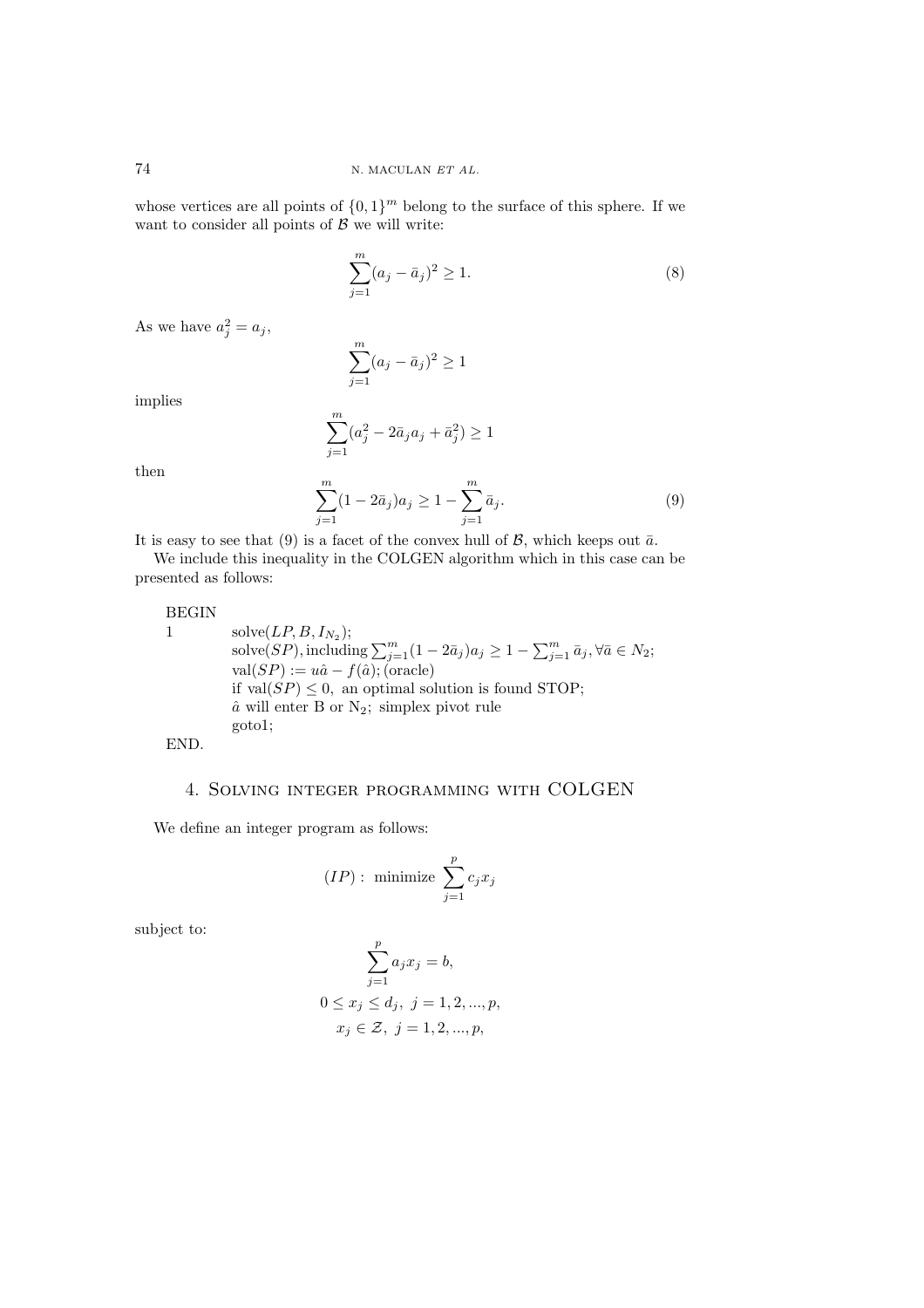where  $c_i$ ,  $a_j$ ,  $b$  and  $d_j$  are defined as in (1) to (3). We solve (IP) using branch-andbound techniques, see [12] and [45] and at each node of the enumerative scheme the column-generation algorithm will be applied.

We consider  $(LP)$  the linear relaxation of  $(IP)$ , that is, we do not consider in  $(LP)$  constraints  $x_j \in \mathcal{Z}, j = 1, 2, ..., p$ .

At the initial node we solve  $(LP)$  if its optimal solution is integer then we have solved  $(IP)$ , otherwise we have a k such that  $\hat{x}_{B(k)}$  is not integer. Thus we will branch this node solving two linear programming problems:

•  $(LP) \cap \{x_{B(k)} \leq \lfloor \hat{x}_{B(k)} \rfloor\},\$ and

•  $(LP) \cap \{x_{B(k)} \geq \lfloor \hat{x}_{B(k)} \rfloor + 1\},\$ 

where  $|r|$  is the largest integer  $\leq r$ .

We suppose to be at node  $i$  of the branch-and-bound tree and its associated linear programming problem is under the following form

$$
(LP_i): \text{ minimize } \sum_{j=1}^p c_j x_j
$$

subject to:

$$
\sum_{j=1}^{p} a_j x_j = b,
$$
  
\n
$$
\alpha_j \le x_j \le \beta_j, \ j \in S_i,
$$
  
\n
$$
0 \le x_j \le d_j, \ j \in I - S_i,
$$

where  $S_i$  is the set of the indices associated with all generated columns along the current branch, including the columns in B at node i. We can have  $\alpha_i = 0$  or  $\beta_j = d_j$  for some  $j \in S_i$ . An initial feasible basic solution for  $(LP_i)$  is a matrix B for which  $\alpha_{B(i)} \leq \bar{x}_{B(i)} \leq \beta_{B(i)}, i = 1, 2, ..., m, \bar{x}_j = \alpha_j \text{ or } \bar{x}_j = \beta_j, j \in S_i - I_B$ , and  $\bar{x}_j = 0, j \in I - S_i$ .

We consider now a feasible basic solution of  $(LP_i)$  associated with an optimal basic solution of

$$
(LXP_i): \text{ minimize } \sum_{j \in S_i} c_j x_j
$$

subject to:

$$
\sum_{j \in S_i} a_j x_j = b,
$$
  

$$
\alpha_j \le x_j \le \beta_j, \ j \in S_i,
$$

where  $\bar{z}_j = 0, \ j \in I_B; \ \bar{z}_j \leq 0 \text{ for } \bar{x}_j = \alpha_j \text{ and } j \in S_i - I_B; \ \bar{z}_j \geq 0 \text{ for } \bar{x}_j = \beta_j \text{ and }$  $j \in S_i - I_B$ .

If  $(LP_i)$  is a leaf of the branch-and-bound tree then we resort to backtracking, otherwise we choose a  $k \in I_B$  such that  $\hat{x}_{B(k)}$  is not integer, and we branch as follows:

- $(LP_{i+1}) := (LP_i) \cap \{x_{B(k)} \leq \lfloor \hat{x}_{B(k)} \rfloor\},\$ and
- $(LP_{i+2}) := (LP_i) \cap \{x_{B(k)} \geq |\hat{x}_{B(k)}| + 1\}.$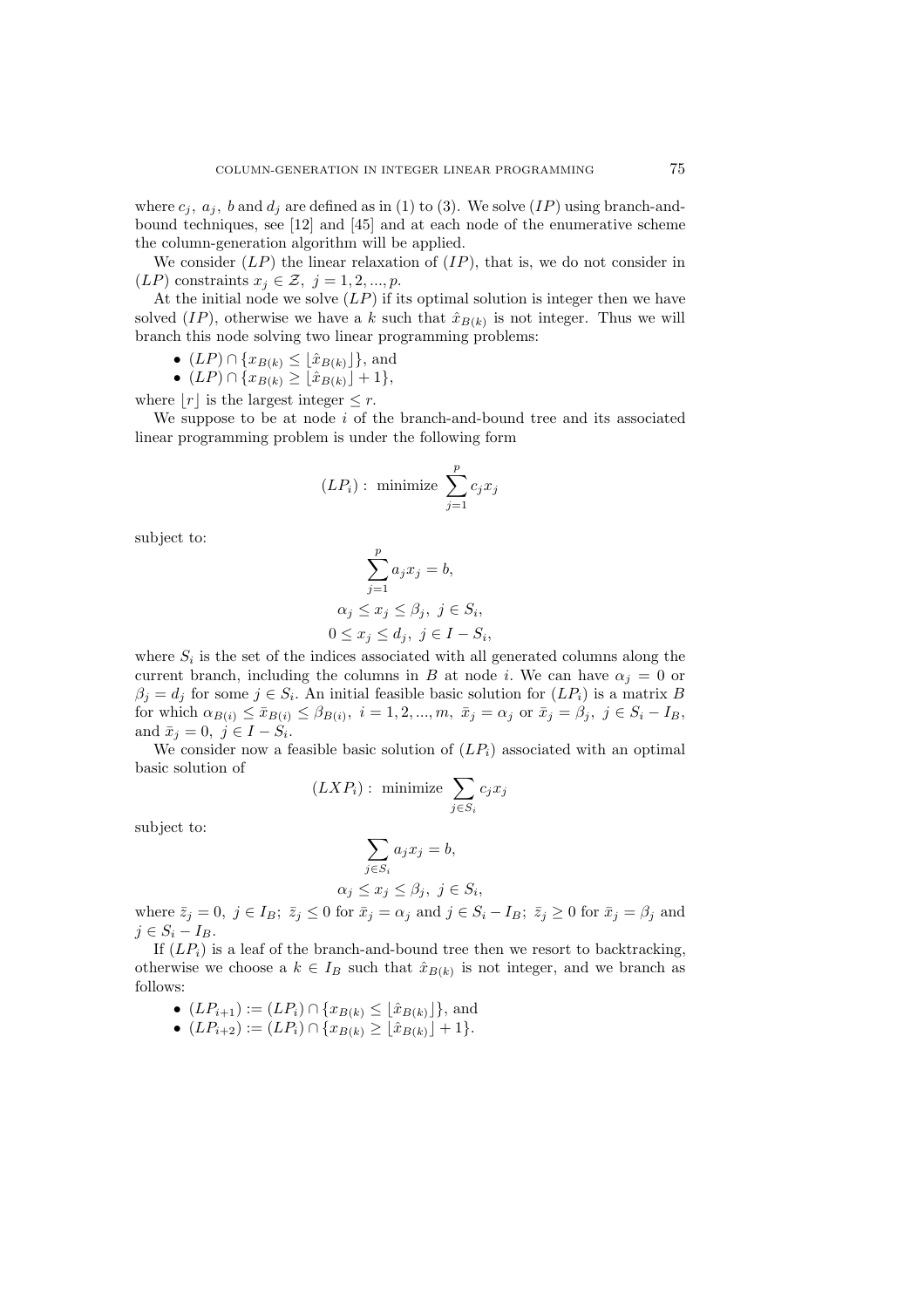We can take linear programming problems considering just the columns generated up to reach node *i*.

- $(LXP_{i+1}) := (LXP_i) \cap \{x_{B(k)} \leq \lfloor \hat{x}_{B(k)} \rfloor\},\$  and
- $(LXP_{i+2}) := (LXP_i) \cap \{x_{B(k)} \geq \lfloor \hat{x}_{B(k)} \rfloor + 1\}.$

It is important to note that an optimal basic solution of  $(LXP_i)$  is still a dual feasible basic solution for  $(LXP_{i+1})$  and  $(LXP_{i+2})$ .

Starting the (dual) simplex algorithm using an optimal basic solution of  $(LXP_i)$ we can solve easily  $(LXP_{i+1})$  and  $(LXP_{i+2})$ , see [10,17] or [38]. Unfortunately  $(LXP_{i+1})$  can be empty and  $(LP_{i+1})$  is not. The same can be assumed for  $(LXP_{i+2})$  with respect to  $(LP_{i+2})$ .

When  $(LXP_{i+1})$  is not empty we have an optimal basic solution for it, and this optimal solution will be the initial feasible basic solution for  $(LP_{i+1})$ . Then we use COLGEN algorithm to solve  $(LP_{i+1})$ . The same can be done for  $(LP_{i+2})$ , from an optimal basic solution for  $(LXP_{i+2})$ .

If  $(LXP_{i+1})$  has no feasible solution we have to solve  $(LP_{i+1})$  starting the simplex algorithm using an artificial solution. We introduce an artificial variable  $r$  in the  $k$ -row as follows:

$$
x_{B(k)} + r = \bar{x}_{B(k)} - \sum_{j \in I_{N_1}} y_{kj} x_j - \sum_{j \in I_{N_2}} y_{kj} x_j.
$$

We put  $x_{B(k)} = [\hat{x}_{B(k)}],$  then

$$
\bar{r} = \bar{x}_{B(k)} - \sum_{j \in I_{N_1}} y_{kj} \alpha_j - \sum_{j \in I_{N_2}} y_{kj} \beta_j - \lfloor \hat{x}_{B(k)} \rfloor > 0.
$$

As  $a_{B(k)}$  is in the basis B we have  $y_{B(k)} = B^{-1}a_{B(k)} = e_k$ . If we consider  $I_{N_2} := I_{N_2} \cup \{B(k)\}\text{, and } \beta_{B(k)} = \lfloor \hat{x}_{B(k)} \rfloor\text{, then we can solve the following linear.}$ programming problem using COLGEN algorithm:

$$
(AP_1): \text{ minimize } r
$$

subject to:

$$
\sum_{j=1}^{p} a_j x_j + a_{B(k)} r = b,
$$
  
\n
$$
\alpha_j \le x_j \le \beta_j, \ j \in S_i,
$$
  
\n
$$
0 \le x_j \le d_j, \ j \in I - S_i, \text{ and } r \ge 0.
$$

Let B a primal feasible basic solution for  $(AP_1)$ . If  $val(AP_1) = 0$  we have an initial feasible basic solution for  $(LP_{i+1})$ . Otherwise  $(LP_{i+1})$  is empty and the  $(i+1)$ -node is closed, and backtracking takes place.

For solving  $(LP_{i+2})$  when  $(LXP_{i+2})$  is empty we proceed the same way.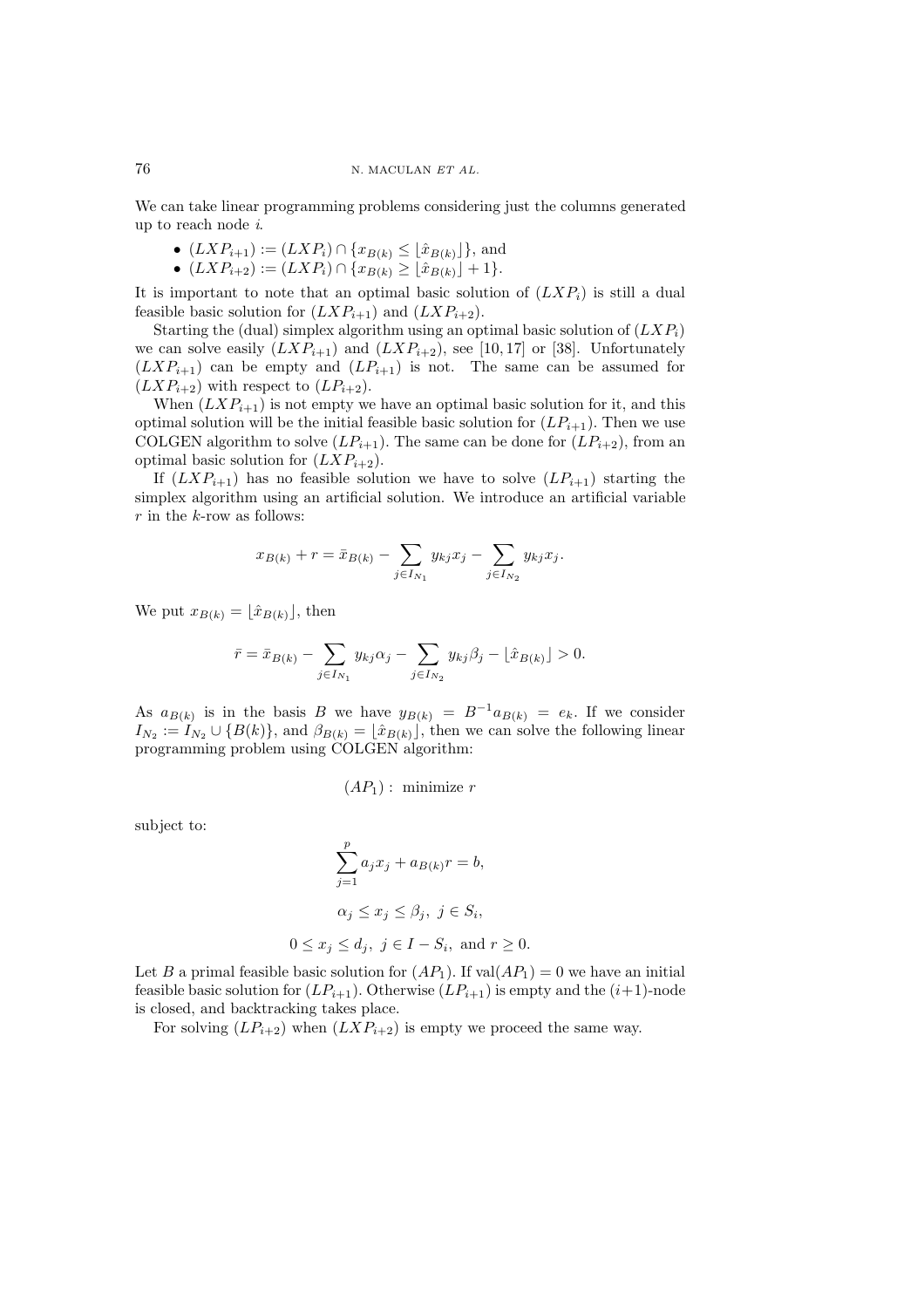### 5. Computational results for a network design problem

The above-described techniques were successfully applied to a problem that arises in telecommunications network planning which was presented in detail in [40, 46] and [6].

In recent years, studies about network dimensioning and survivability focused mainly on ring based and mesh based architectures. Most works treated both models separately. But several companies deploy networks based on rings, and at the same time they have many meshed networks in operation and even some curently being built. In large metropolitan centers it is easy to identify clusters of nodes generating big data traffic among themselves. Meanwhile peripheral areas of the same network may present reduced traffic. If the area under study is already served by a meshed network it is possible to deal with the growth of traffic demands by superimposing self-healing rings on the existing mesh. This is called the twolevel architecture network design solution.

The *mesh* part of the problem can be modeled quite well as a capacitated multicommodity flow problem with expandable arc capacities. This will be the initial master problem. The other way the flow can circulate on the net is on an additional net of *rings.* Only flow between nodes on each ring is allowed on it.

The complete formulation of the problem is a large mixed integer linear programming one and includes a column associated with each possible ring (see [40] for details). As it is not possible to have all the columns available since the beginning, a column generation procedure  $(SP)$  was chosen to solve the problem. The problem of generating each column can be modeled as an integer programming problem.

Initially in [40], four instances of the problem were solved this way, two real problems corresponding to 7-nodes and two corresponding to 10-node networks. The program was written in C, and the XPRESS-MP library was used. All experiments have been carried on a Pentium III 450 MHz computer. These results are summarized in Tables 1 and 2; problems with 20, 30, 40 and 50 nodes were also artificially generated. The number of traffic requirements and the values of the requirements were randomly generated. The maximum rings capacities were taken as 16. Detailed results for these new problems and one of the previous 10 node problems (with capacities of rings equal to 16) are presented in Table 3. In all cases the exact optimum was found.

The characteristics of each problem, the cost of the solution of the problem that only consider the mesh architecture and the number of generated support cycles are first shown in the three tables. The next lines correspond to the Branch and Bound solution of the problem where only a subset of the rings is considered. Then the total number of generated columns, active columns (columns whose associated variables have positive values at the optimal solution), open nodes used in the complete branch-and-price procedure are then shown as well as the number of the geometric cuts proposed in Section 3 which were necessary to add in each problem. We also show the gap between the optimum and the linear and Branch and Bound solutions. Looking at Table 2, we can see that using column generation for the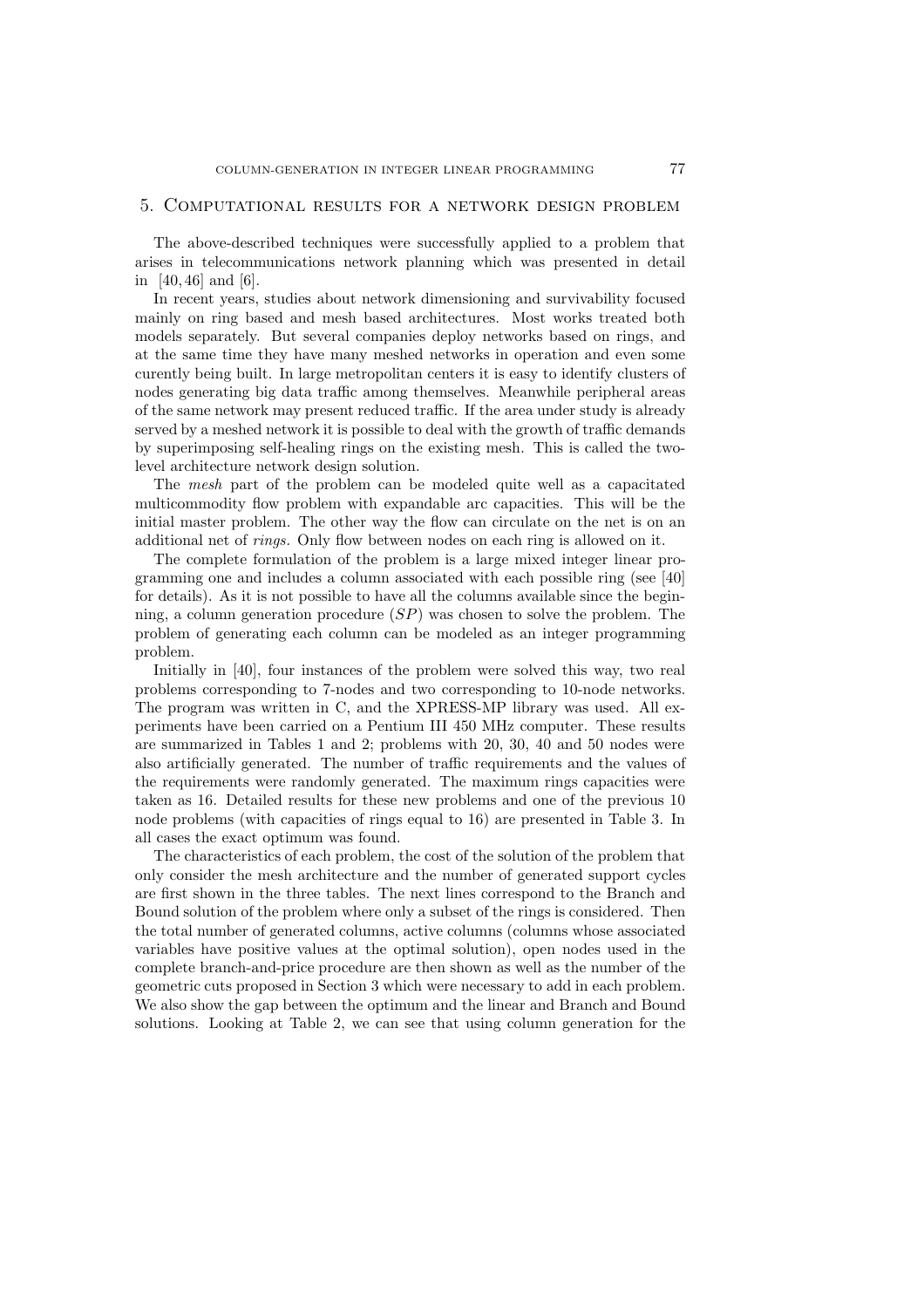Table 1. Results on the 7 node network.

| Ring capacity                                  | 12             | 16             |
|------------------------------------------------|----------------|----------------|
| Edges                                          | 11             | 11             |
| Demands                                        | 10             | 10             |
| Cost of the mesh network                       | 50             | 50             |
| Support cycles generated                       | 15             | 15             |
| Linear solution with Colgen                    | 10.067         | 8.740          |
| CPU time (sec.)                                | 9              | 8              |
| <b>B&amp;B</b> Integer solution                | 12             | 10             |
| Generated columns                              | 25             | 24             |
| Active columns                                 | $\overline{2}$ | $\mathfrak{D}$ |
| ring cost                                      | 10             | 10             |
| mesh cost                                      | $\overline{2}$ | $\theta$       |
| CPU time (sec.)                                | 1              | 1              |
| Optimum (branch-and-price)                     | 11             | 10             |
| Generated columns                              | 43             | 50             |
| Active columns                                 | 3              | $\overline{2}$ |
| Open nodes                                     | 3              | 5              |
| CPU time (sec.)                                | 10             | 7              |
| Max depth in Branch Bound tree                 | 2              | 1              |
| Geometric cuts                                 | $\overline{2}$ | 1              |
| $\text{GAP}(\%)$ : Optimum and linear solution | 9.27           | 14.42          |
| GAP(%): BB Integer solution and optimum        | 9.09           | 0.00           |
| Master problem                                 |                |                |
| Number of constraints                          | 65             | 65             |
| Number of columns                              | 231            | 231            |
| Slave problem                                  |                |                |
| Number of constraints                          | 65             | 65             |
| Number of columns                              | 44             | 44             |

linear relaxation of the problem with ring capacity 12, we generated 88 columns, and we obtain a solution cost equal to 24.403. Using only these columns we started a branch-and-bound procedure and we obtain a solution with a value of 29 that provides an upper bound for the solution of the original problem. Among these 88 generated columns, 7 were related to nonzero variables, which means that only 7 rings with capacity 12 were used in the final solution of this branch and bound procedure. Then starting from the linear relaxed solution mentioned above, a branch-and-price method as the one described in Section 4 was used.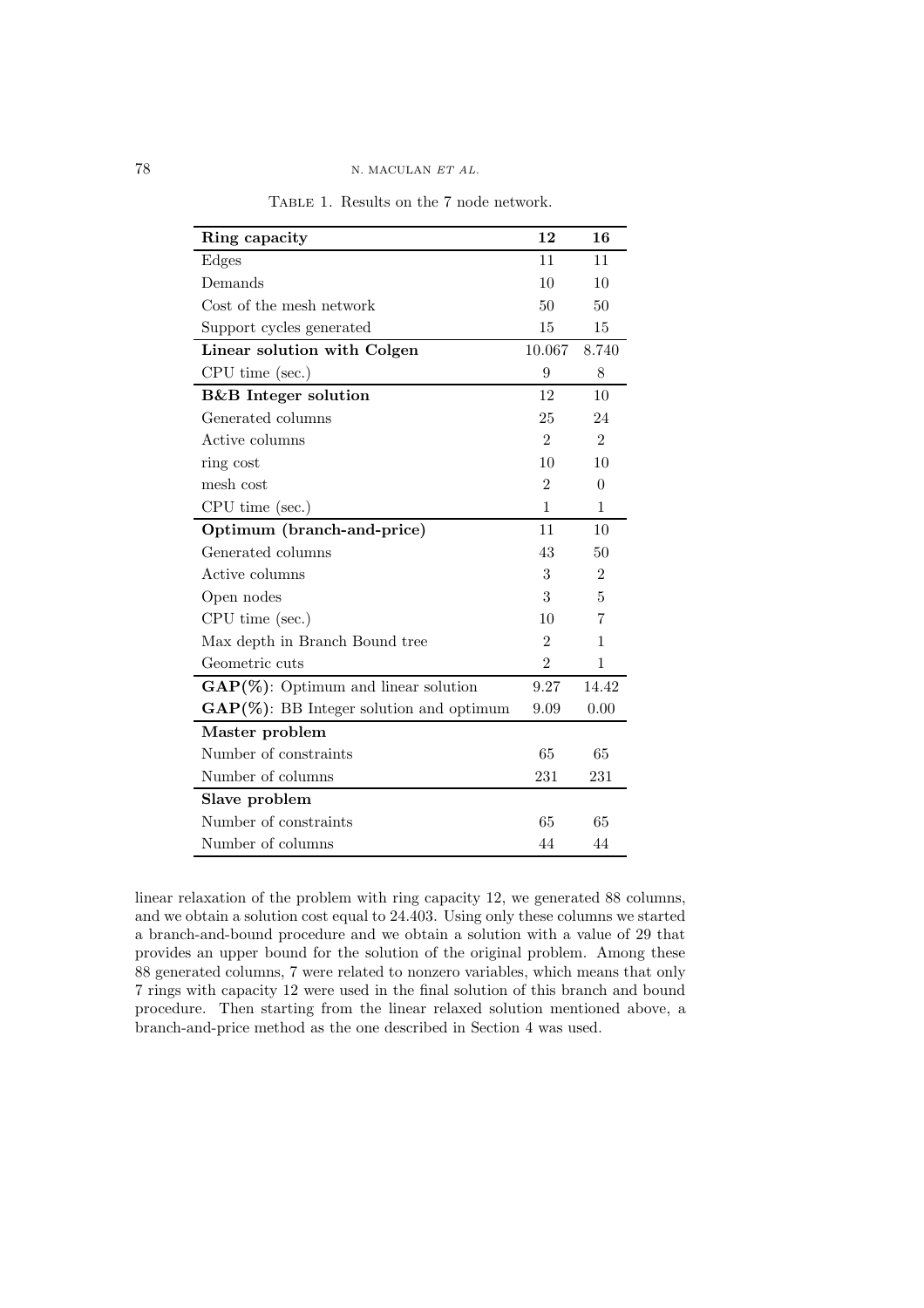| TABLE 2. Results on the 10 node network. |  |  |  |
|------------------------------------------|--|--|--|

| Rings capacities                                   | 12             | 16     |
|----------------------------------------------------|----------------|--------|
| Edges                                              | 22             | 22     |
| Demands                                            | 36             | 36     |
| Cost of the mesh network                           | 152            | 152    |
| Support cycles generated                           | 169            | 169    |
| Linear solution with Colgen                        | 24.403         | 21.958 |
| CPU time (sec.)                                    | 48             | 57     |
| <b>B&amp;B</b> Integer solution                    | 29             | 27     |
| Generated columns                                  | 88             | 78     |
| Active columns                                     | $\overline{7}$ | 6      |
| CPU time (sec.)                                    | 6              | 3      |
| Optimum (branch-and-price)                         | 27             | 24     |
| Generated columns                                  | 4450           | 11104  |
| Active column                                      | 6              | 6      |
| Open nodes                                         | 540            | 685    |
| CPU time (hours)                                   | $\mathfrak{D}$ | 2.5    |
| Max depth in Branch Bound tree                     | 39             | 48     |
| Geometric cuts                                     | 154            | 466    |
| $\text{GAP}(\%)$ : Optimum and linear solution     | 10.64          | 9.30   |
| $\text{GAP}(\%)$ : BB Integer solution and optimum | 7.41           | 12.50  |
| Master problem                                     |                |        |
| Number of constraints                              | 291            | 291    |
| Number of columns                                  | 1606           | 1606   |
| Slave problem                                      |                |        |
| Number of constraints                              | 201            | 201    |
| Number of columns                                  | 128            | 128    |

## 6. Conclusions

The solution of combinatorial optimization problems for which the columns of the constraint matrix belong to a huge finite set can be found using the techniques we described in this paper. Solving  $(SP)$  problem may be difficult. The use of  $(LXP_i)$  instead of  $(LP_i)$  may accelerate the branch-and-bound implementation as was the case in the application mentioned in Section 5. We observe that, when the matrix A of the problem is binary, the inequality presented in Section 3 may be used in the context of a branch-and-price method to avoid a column to reenter the successors of the node where it has been deleted.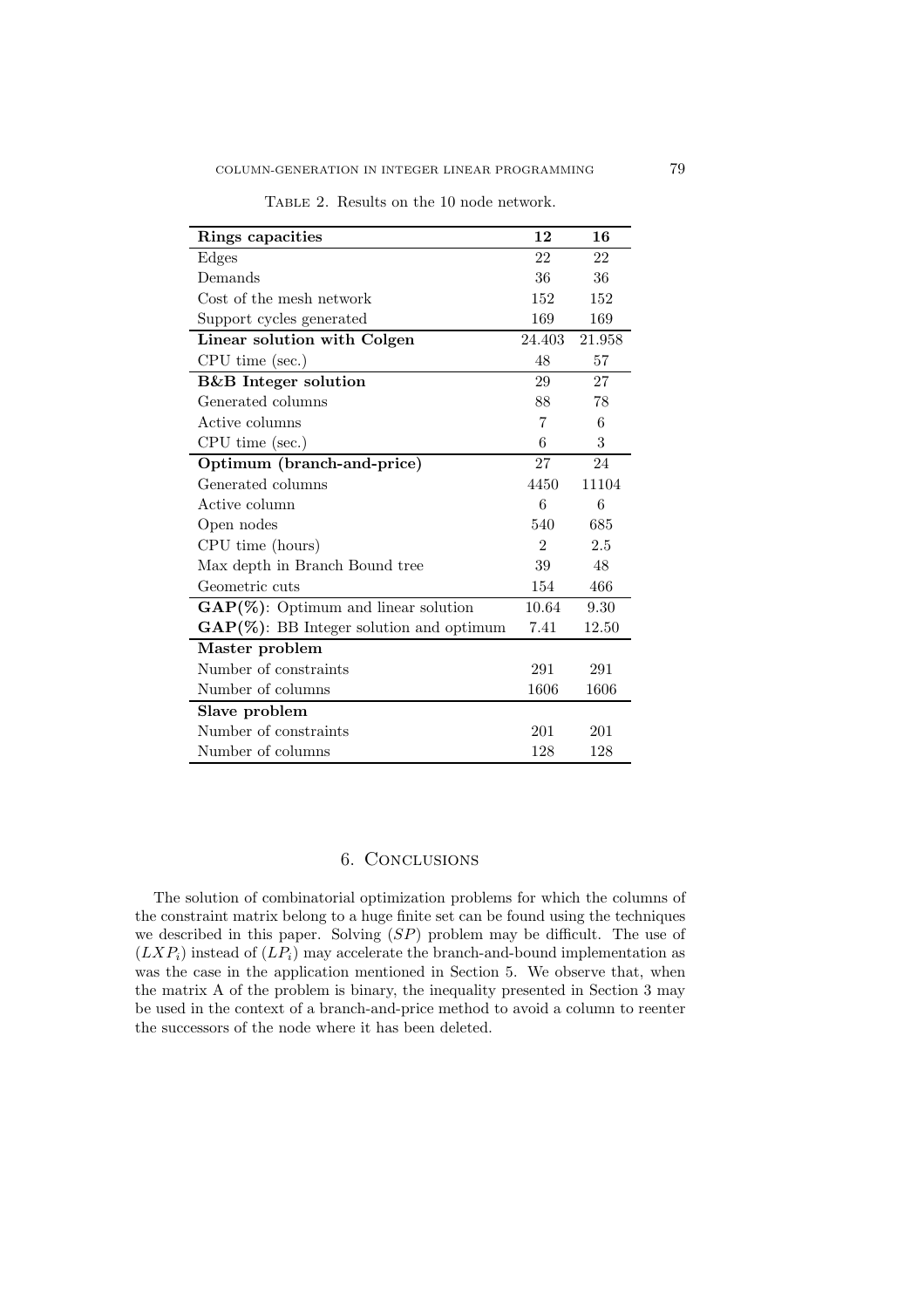| TABLE 3. Results on the 10, 15, 20, 30, 40 and 50 node networks. |
|------------------------------------------------------------------|
|------------------------------------------------------------------|

| <b>Nodes</b>                    | 10              | 15              | $\overline{2}0$ | 30              | 40    | 50              |
|---------------------------------|-----------------|-----------------|-----------------|-----------------|-------|-----------------|
| Edges                           | 22              | 25              | 40              | 58              | 60    | 80              |
| Demands                         | 36              | 20              | 25              | 50              | 45    | 70              |
| Rings capacities                | 16              | 16              | 16              | 16              | 16    | 16              |
| Cost of the mesh network        | 152             | 108             | 142             | 252             | 230   | 380             |
| Support cycles generated        | 169             | 1408            | 13694           | 12083           | 78543 | 145117          |
| Linear solution with Colgen     | 21.96           | 18.33           | 25.74           | 46.71           | 46.64 | 72.27           |
| CPU (time secs)                 | 67              | 46              | 61              | 507             | 401   | 1099            |
|                                 |                 |                 |                 |                 |       |                 |
| <b>B&amp;B</b> Integer solution | $\overline{27}$ | $\overline{20}$ | $\overline{27}$ | $\overline{52}$ | 50    | $\overline{75}$ |
| Generated columns               | 78              | 73              | 84              | 224             | 225   | 494             |
| Active columns                  | 6               | 4               | 5               | 8               | 8     | 13              |
| CPU (time secs)                 | 3               | 1               | 1               | 8               | 6     | 457             |
| Optimum (branch-and-price)      | 24              | 19              | 26              | 48              | 48    | 74              |
| Generated columns               | 11104           | 105             | 124             | 1098            | 2471  | 7021            |
| Active columns                  | 6               | 4               | $\overline{5}$  | 8               | 8     | 13              |
| Open nodes                      | 685             | 6               | $\overline{4}$  | 55              | 140   | 327             |
| CPU (time secs)                 | 9000            | 22              | 32              | 1704            | 5128  | 36345           |
| Max depth in Branch Bound tree  | 48              | 3               | $\overline{2}$  | $\overline{4}$  | 10    | 18              |
| Geometric cuts                  | 466             | 3               | $\overline{2}$  | 28              | 75    | 170             |
| $GAP(\%)$                       |                 |                 |                 |                 |       |                 |
| Optimum and linear solution     | 9.30            | 3.64            | 1.03            | 2.75            | 2.91  | 2.39            |
| B&B Int. solution and optimum   | 12.50           | 5.26            | 3.85            | 8.33            | 4.17  | 1.35            |
|                                 |                 |                 |                 |                 |       |                 |
| Master problem                  |                 |                 |                 |                 |       |                 |
| Number of constraints           | 291             | 280             | 481             | 1414            | 1762  | 3417            |
| Number of columns               | 1606            | 1353            | 2550            | 5858            | 8281  | 17202           |
| Slave problem                   |                 |                 |                 |                 |       |                 |
| Number of constraints           | 201             | 132             | 166             | 311             | 306   | 451             |
| Number of columns               | 128             | 90              | 115             | 210             | 215   | 310             |
|                                 |                 |                 |                 |                 |       |                 |

# **REFERENCES**

<sup>[1]</sup> R. Anbil, J. Forrest and W. Pulleyblank, Column generation and the airline crew pairing problem. DOC. Math. J. DMV (1998) 677-686.

<sup>[2]</sup> C. Barnhart, C. Hanne and P.H. Vance, Using branch-and-price and cut to solve origin destination integer multicommodity flow problems. Oper. Res. **48** (2000) 318-326.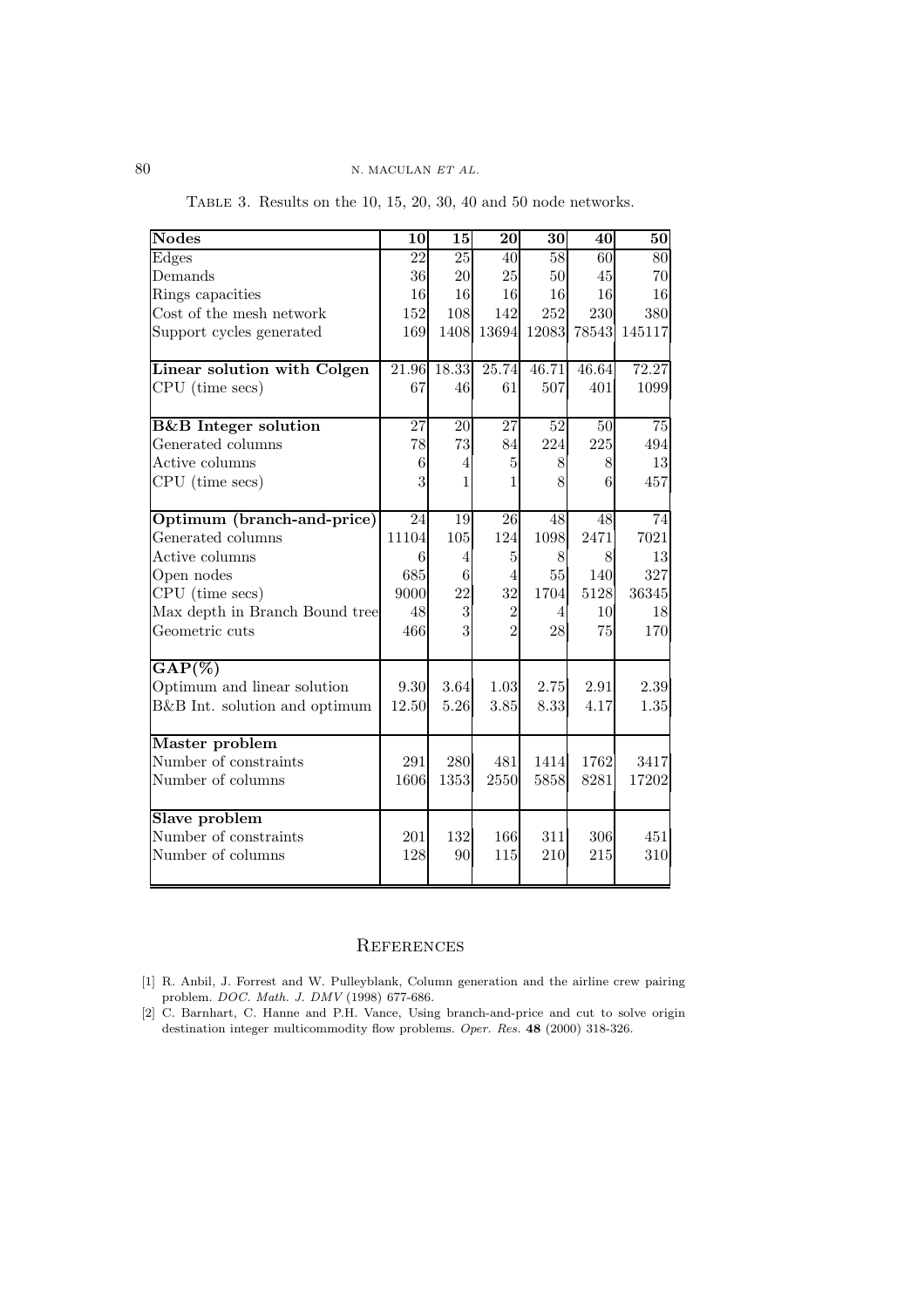- [3] C. Barnhart, E.L. Johnson, G.L. Nemhauser, M.W.P. Savelsbergh and P.H. Vance, Branchand-price: Column generation for solving huge integer programs. Oper. Res. **46** (1998) 316-329.
- [4] R. Borndorfer, M. Grotschel and A. Lobel, *Scheduling duties by adptive column generation*. ZIB-Report 01-02 (2001).
- [5] J. Bourjolly, G. Laporte and H. Mercure, A combinatorial column generation algorithm for the maximun stable set problem. Oper. Res. Lett. (1997).
- [6] J.A.M. Brito, Um modelo de otimização para dimensionamento de uma rede de telecomunicações, Tese de mestrado, COPPE. Universidade Federal do Rio de Janeiro, Rio de Janeiro, Brasil (1999).
- [7] J. Bramel and D. Simchi–Levi, On the effectiveness of set covering formulations for the vehicle routing problem with time windows. Oper. Res. **45** (1997) 295-301.
- [8] S. Butt and D.M. Ryan, An optimal solution procedure for the multiple tour maximum collec tion problem using column generation. Comp. Oper. Res. **26** (1999) 427-441.
- [9] Z. Chen and W. Powell, A column generation based descomposition algorithm for a parallel machine scheduling problem. EJOR **116** (1999) 220-232.
- [10] V. Chvátal, Linear programming. W.H. Freeman and Company, New York, San Francisco (1983).
- [11] Y. Crama and J. Van de Klundert, Approximation algorithms for integer covering problems via greedy column generation. RAIRO: Oper. Res. **28** (1994) 283-302.
- [12] R. Dakin, A tree search algorithm for mixed integer programming problems. Comput. J. **8** (1965) 250-255.
- [13] G.B. Dantzig, Upper bounds, secondary constraints and block triangulary in linear programming. Econometrica **23** (1995) 174-183.
- [14] G.B. Dantzig, *Linear programming and extensions*. Princeton University Press, New Jersey, USA (1963).
- [15] G.B. Dantzig and P. Wolfe, Decomposition principle for linear programming. Oper. Res. **8** (1960) 101-111.
- [16] J.M.V. de Carvalho, Exact solution of cutting stock problems using column generation and branch-and-bound. Int. Trans. Oper. Res. **5** (1998) 35-43.
- [17] J. Delorme, Contributions à la résolution du problème de recouvrement : méthode de troncature, Docteur-ingenieur dissertation. Université Paris VI, Paris, France (1974).
- [18] G. Desaulniers, J. Desrosiers and M. Solomon, Accelerating strategies in Column Generation methods for vehicle routing and crew scheduling. Cahiers du Gerad G-99-36 (1999).
- [19] G. Desaulniers, J. Desrosiers, Y. Dumas and M. Solomon, *Daily Aircraft routing and Sched*uling. Cahiers du Gerad G-94-21 (1994).
- [20] G. Desaulniers, J. Desrosiers and M. Solomon, Accelerating strategies in Column Generation Methods for Vehicle Routing and crew scheduling problems. Cahiers du Gerad G-99-36 (1994).
- [21] M. Desrochers, J. Desrosiers and M. Solomon, A new optimization algorithm for the vehicle routing problem with time windows. Oper. Res. **40** (1992) 342-353.
- [22] J. Desrosiers, Y. Dumas, M.N. Solomon and F. Soumis, Time constrained routing and scheduling, edited by M.O. Ball, T.L. Magnanti, C.L. Monma and G.L. Nemhauser, Network Routing. INFORMS - North Holland, Handbooks Oper. Res. Management Sci. **8** (1995) 35- 139.
- [23] J. Desrochers and F. Soumis, A column-generation approach to the urban transit crew scheduling problem. Transportation Sci. **23** (1989) 1-13.
- [24] J. Desrosiers, F. Soumis and M. Desrochers, Routing with time-windows by column generation. Networks **14** (1984) 545-565.
- [25] M. EbenChaime, C. Tovey and J.C. Ammons, Circuit partitioning via set partitioning and column generation. Oper. Res. **44** (1996) 65-76.
- [26] M. Gamache, F. Soumis, G. Marquis and J. Desrosiers, A column generation approach for large-scale aircrew rostering problems. Oper. Res. **48** (1992) 247-263.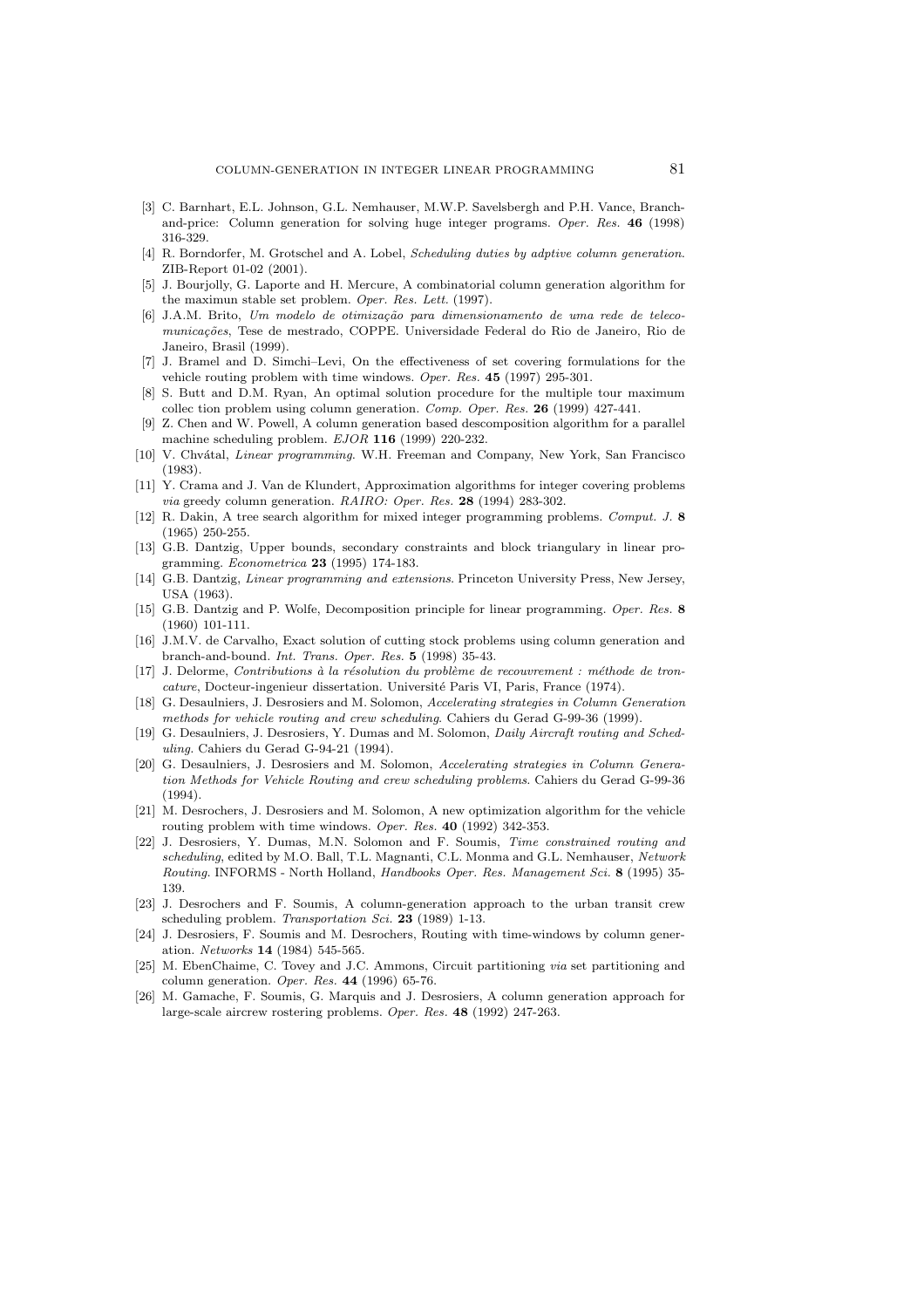- [27] P.C. Gilmore and R.E. Gomory, A linear programming approach to the cutting stock problem. Oper. Res. **9** (1961) 849-859.
- [28] P.C. Gilmore and R.E. Gomory, A linear programming approach to the cutting stock problem – Part II. Oper. Res. **11** (1963) 863-888.
- [29] P. Hansen, B. Jaumard and M.V. Poggi de Aragão, Un algorithme primal de programmation linéaire généralisée pour les programmes mixtes. C. R. Acad. Sci. Paris Sér. I Math. **313** (1991) 557-560.
- [30] B. Jaumard, P. Labit and C. Ribeiro, A Column Generation Aproach to Cell Formation Problems in Cellular Manufacturing. Cahiers du Gerad G-99-20 (1999).
- [31] B. Jaumard, C. Meyer and T. Vovor, How to combine a column and row generation method with a column or row elimination procedures – Application to a channel Assiggnment problem. Cahiers du Gerad G-99-18 (1999).
- [32] B. Jaumard, C. Meyer and T. Vovor, Column/Row Generation and Elimination Methods. Cahiers du Gerad G-99-34 (1999).
- [33] E. Johnson, A. Mehrotal and G.L. Nemhauser, Min-cut clustering. Math. Programming **62** (1993) 133-152.
- [34] L. Kroon and M. Fischetti, Crew Scheduling for Netherlands Railways "Destination Customer" (2001).
- [35] L.S. Lasdon, Optimization Theory for Large Systems. Macmillan, New York, USA (1970).
- [36] A. Lobel, Vehicle scheduling in public transit and Lagrangian pricing. Management Sci. **44** (1998) 1637-1649.
- [37] O. Marcotte, The cutting stock problem and integer rounding. Math. Programming **13** (1985) 82-92.
- [38] N. Maculan, M. Fampa and P. Michelon, *Programação linear e inteira*. Notes COPPE/Universidade Federal do Rio de Janeiro (1999).
- [39] N. Maculan, P. Michelon and G. Plateau, Column generation in linear programming with bounding variable constraints and its applications in integer programming. Pesquisa Operacional **12** (1992) 45-57.
- [40] N. Maculan, M.M. Passini, J.A.M. Brito and A. Lisser, Column generation method for network design, Transportation and Network Analysis Current Trends, edited by M. Gendreau and P. Marcotte. Kluwer Academic Publishers (2002) 165-179.
- [41] A. Mehrotra and M. Trick, A column generation approach for graph coloring. INFORMS J. Comput. **8** (1996) 344-353.
- [42] M. Minoux, Optimal traffic assignment in a SS/TDMA frame: A new approach by set covering and column generation. RAIRO: Oper. Res. **20** (1986) 273-286.
- [43] M. Minoux, A class of combinatorial problems with polynomially solvable large scale set covering/partioning relaxations. RAIRO: Oper. Res. **21** (1987) 105-136.
- [44] G.L. Nemhauser and S. Park, A polyhedral approach to edge coloring. Oper. Res. Lett. **10** (1991) 315-322.
- [45] G.L. Nemhauser and L.A. Wolsey, Integer and Combinatorial Optimization. John Wiley & Sons Inc. (1988).
- [46] M.M. Passini, Um modelo de otimização combinatória para o dimensionamento de uma rede urbana de telecomunicações, M.Sc. Thesis. COPPE, Universidade Federal do Rio de Janeiro (1996).
- [47] D.M. Ryan and B.A. Foster, An integer programming approach to scheduling, in Computer Scheduling of Public Transport Urban Passenger Vehicle and Crew Scheduling. North Holland (1981).
- [48] C. Ribeiro, M. Minoux and M.C. Penna, An optimal column-generation-with-ranking algorithm for very large scale partitioning problems in traffic assignment. Eur. J. Oper. Res. **41** (1989) 232-239.
- [49] C. Ribeiro and F. Soumis, A column generation approach to the multiple-depot vehicle scheduling problem. Oper. Res. **42** (1994) 41-52.
- [50] M. Savelsbergh, A branch-and-price algorithm for the generalized assignment problem. Oper. Res. **46** (1997) 831-841.